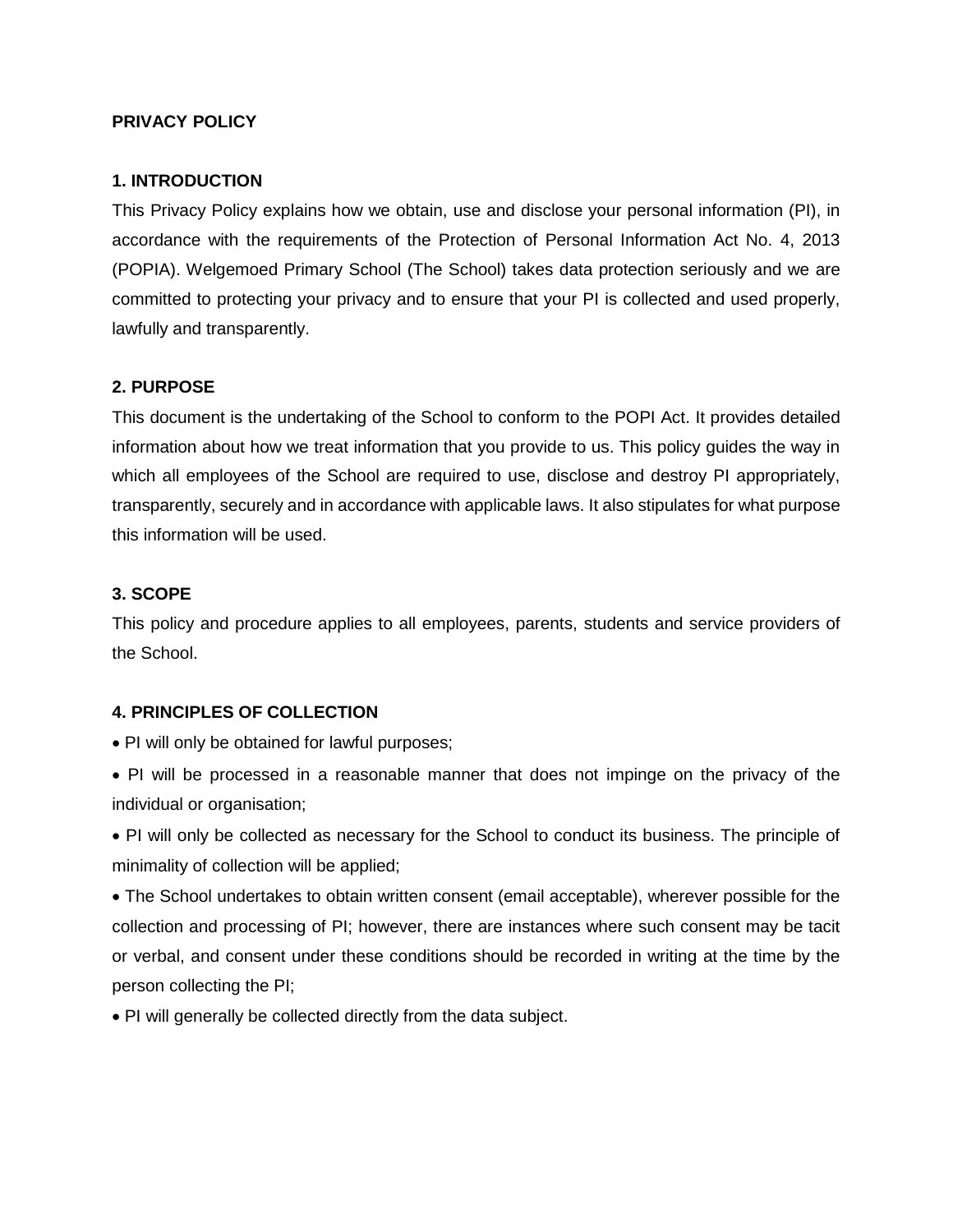## **5. TYPES OF PERSONAL DATA WE COLLECT AND PROCESS**

We collect and process PI about prospective, current and past members of the School community: students and their parents; staff, suppliers and contractors; friends and supporters; board members, donors and benefactors and other individuals connected to or visiting the School. The PI processed includes recorded information that is true and correct, and/or video and photographic images about an individual.

# **6. PURPOSE FOR WHICH WE PROCESS PERSONAL INFORMATION**

The School processes PI to lawfully and legitimately support the school's operations.

#### **Our school collects PI about students and their families when necessary to:**

- assess, select and admit students:
- educate students and support students' learning process;
- administer students' entries to the Department of Education and other third party assessments;
- monitor and report on student progress, including providing academic reporting on each student and publishing of results;
- provide references for current and past students;
- provide appropriate pastoral care, support students' social and emotional wellbeing, and health;

 support operational management of the school including administration of student records; the administration of invoices, fees and accounts; the management of the school's property; the management of security and safety arrangements (including the use of CCTV); management planning and forecasting; research and statistical analysis; the administration and implementation of the school's rules and policies for students and staff; the maintenance of historic archives and other operational purposes;

• fulfil legal requirements;

 take reasonable steps to reduce the risk of foreseeable harm to students, staff and visitors (duty of care);

provide a safe and secure working and school environment;

 communicate with parents about students' schooling matters and celebrate the efforts and achievements of students;

maintain the good order and management of the school;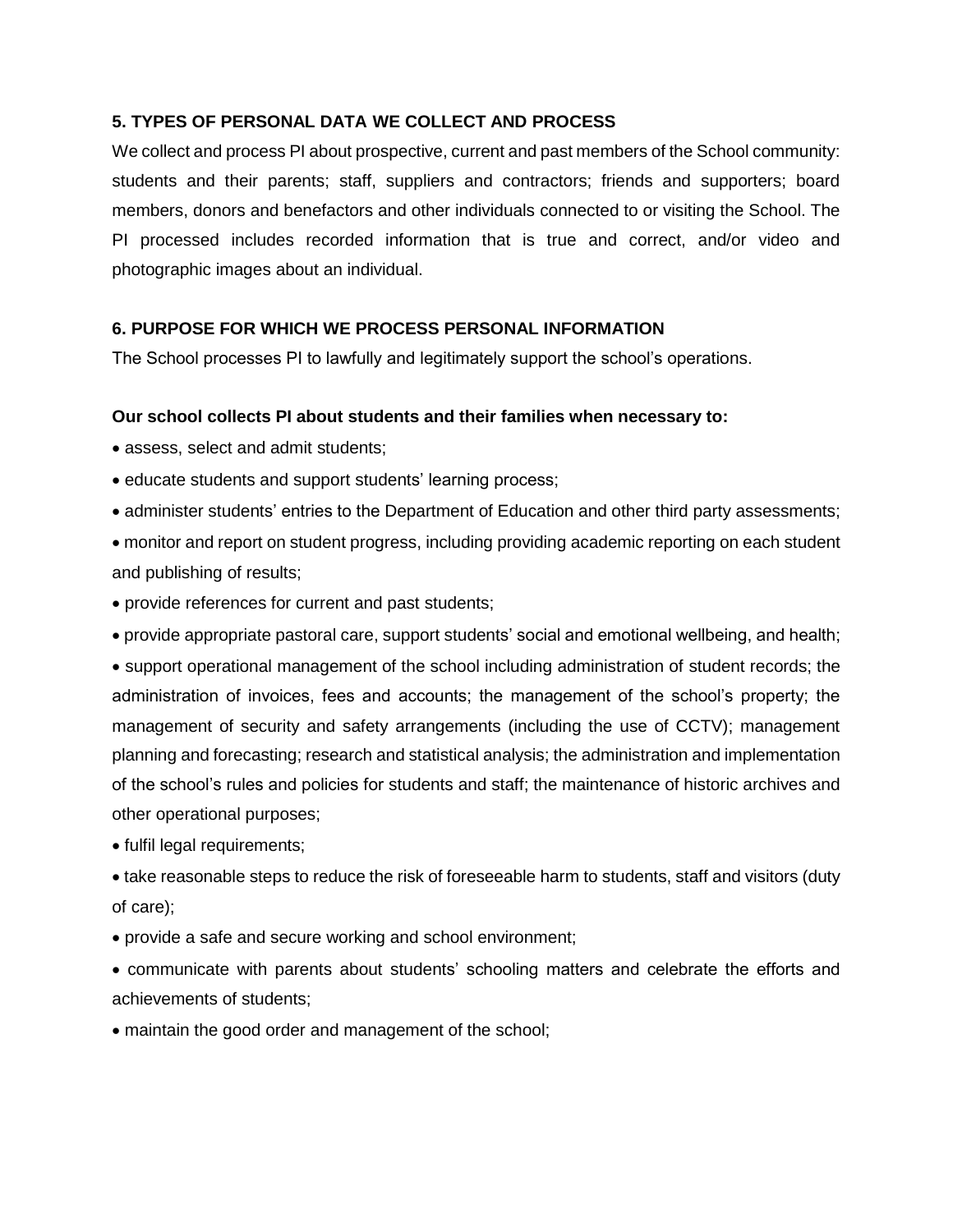promote the school on our school's website or school-controlled social media, the school prospectus, and the newsletter on an ad hoc basis, and other publications and communications conducted by the school; and

promote the school in local newspapers to celebrate the efforts and achievements of students.

## **Our school collects PI about staff, prospective staff and contractors when necessary for:**

- the administration of staff records; the recruitment of staff; the engagement of contractors;
- $\bullet$  administration of payroll, pensions and sick leave;  $\bullet$  staff appraisals;
- disciplinary procedures;
- administration of human resources records; and
- provide references.

#### **7. PROCESSING/DISCLOSURE AND COMMUNICATION**

Processing of PI will be conducted only where the purpose is consistent/compatible with the School's activities and objectives inclusive of alumni relationship management. Your PI may be disclosed under the following circumstances:

 To our service providers who are involved in the delivery of products or services to you. They are required to comply with the provisions of the Act;

Where we have a duty or a right to disclose in terms of law or industry codes;

 Where such disclosure matches the legitimate purposes associated with each of the persons and organisations described above;

 Further processing, if lawfully warranted, will only be carried out where it is compatible with the purpose of collection. In the context of providing education, information relating thereto, and alumni related activities, the School needs to employ the techniques afforded by modern electronic communication such as, but not limited to, specialist database platforms, bulk e-mails as well as other similar e-notification methodologies, and social media.

#### **8. INFORMATION SECURITY**

We are legally obliged to provide adequate protection for the PI we hold and to stop unauthorised access and use of PI. We regard all PI as confidential in nature and take all reasonable steps to prevent inappropriate disclosure whether accidentally or via unauthorised access. We have policies around the use of technology and devices, and access to school systems, for both our students and staff. We will, on an ongoing basis, continue to review our security control and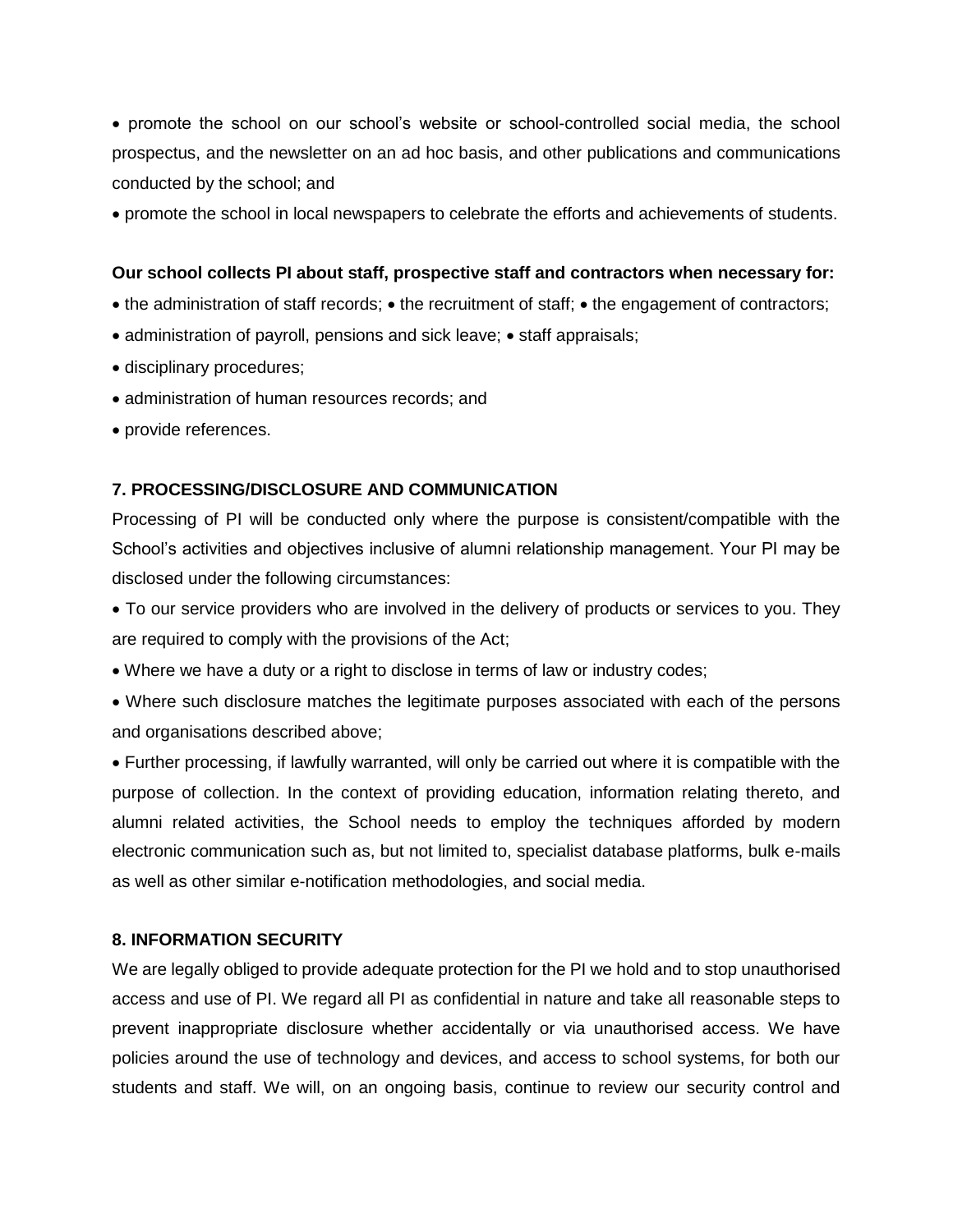related processes to ensure that your PI remains secure. In general terms, the School's obligations will include:

- Minimising the number of electronic databases where PI is stored;
- Limiting and consolidating, where practical, the number of hard-copy records;
- Restricting access to hard-copy records;

 Instituting and maintaining a variety of electronic safeguards which include: Firewalls, password protection, Data encryption where appropriate and practical, securely shredding hard-copy data, destroying, de-identifying and deleting permanent electronic records, employing physical barriers such as locks, access control mechanisms and security cameras.

# **Use of cookies**

Cookies are pieces of information a website transfers to a user's hard drive for record-keeping purposes. Cookies make surfing the web easier for you by saving your preferences and tracking your online habits, traffic patterns, and making sure you do not see the same advertisement too often. The use of cookies is an industry standard.

We may place a cookie on your browser to store and sometimes track information about you.

While most browsers are initially set up to accept cookies, you can reset your browser to refuse all cookies or indicate when a cookie is being sent. Please note that some parts of the website will not function properly if you refuse cookies.

When you are using the website, you could be directed to other sites that are beyond our control. These other web sites may send their own cookies to you collect data or solicit personal information. We do not control the privacy policies of those third party web sites.

# **9. YOUR RIGHTS**

You have the right to:

- access and understand the PI we hold about you;
- access and understand the PI data we hold about your child/children;
- ask for the PI we hold about you and/or your child/children to be erased or amended (this is with limitations and exceptions as we may have lawful reason to hold such PI);